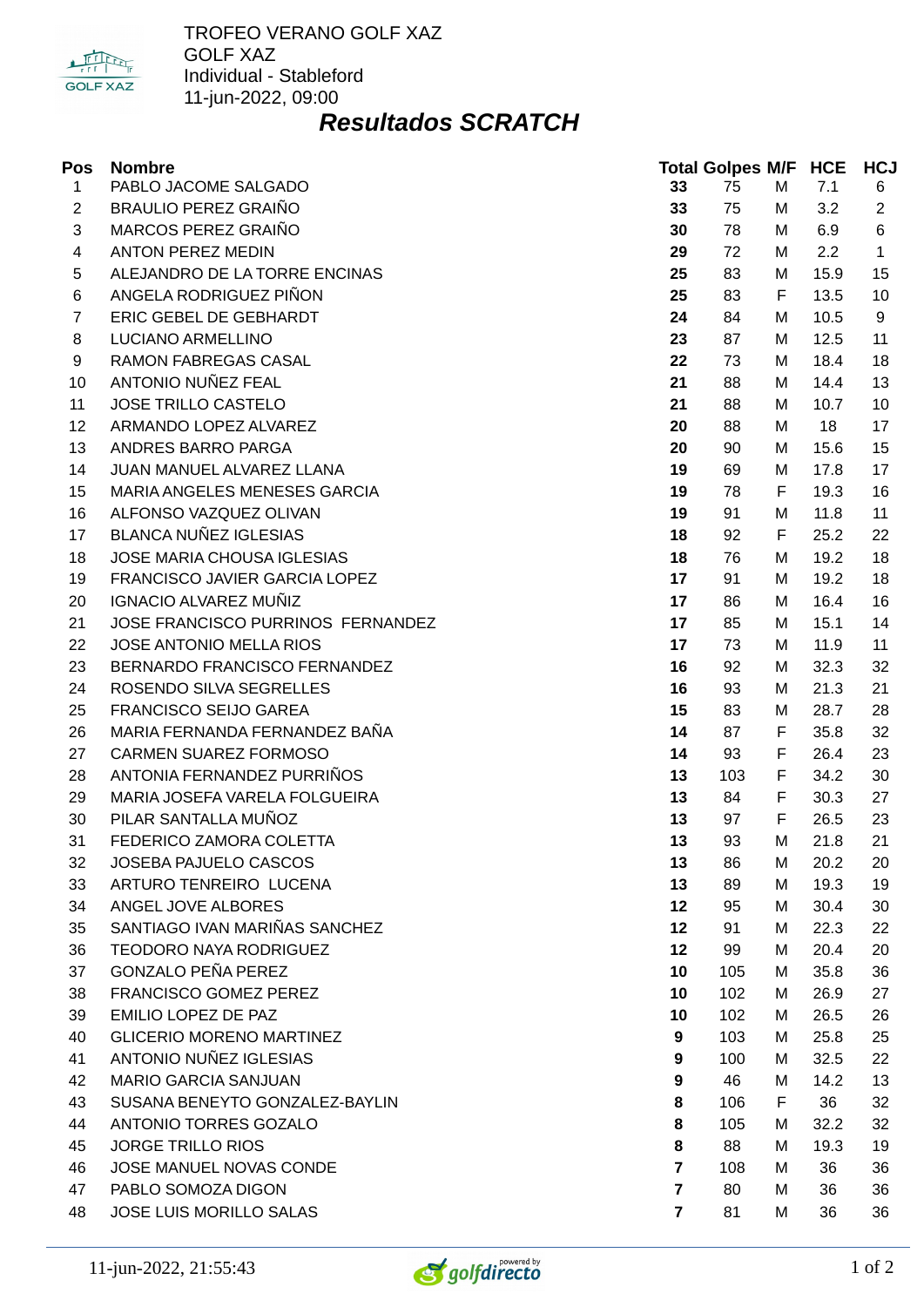

TROFEO VERANO GOLF XAZ GOLF XAZ Individual - Stableford 11-jun-2022, 09:00

## *Resultados SCRATCH*

| Pos | <b>Nombre</b>                   |                |     | <b>Total Golpes M/F</b><br><b>HCE</b> |      | <b>HCJ</b> |
|-----|---------------------------------|----------------|-----|---------------------------------------|------|------------|
| 49  | <b>JAVIER PEREZ MILLARES</b>    |                | 102 | М                                     | 33.1 | 33         |
| 50  | YOLANDA MUÑOZ JIMENEZ           | 7              | 108 | F                                     | 36   | 32         |
| 51  | RICARDO SUAREZ ABUIN            |                | 109 | м                                     | 27.7 | 27         |
| 52  | ALFONSO FERNANDEZ GARRIDO       | 6              | 104 | м                                     | 35.8 | 36         |
| 53  | PABLO LOPEZ FOUZ                | 6              | 56  | м                                     | 30.4 | 30         |
| 54  | <b>JOSELUIS SUAREZ LOPEZ</b>    | 6              | 85  | M                                     | 30.5 | 30         |
| 55  | RICARDO CATOIRA GOMEZ           | 5              | 82  | м                                     | 36   | 36         |
| 56  | EDMUNDO LOPEZ CASTELO           | 5              | 101 | м                                     | 36   | 36         |
| 57  | MARIA DEL ROSARIO BRAÑAS CARRO  | 5              | 105 | F                                     | 35.5 | 32         |
| 58  | DANIEL EGUIBAR BRIONES          | 4              | 66  | м                                     | 22.1 | 22         |
| 59  | MARIA C. REY COUCEIRO           | 3              | 96  | F                                     | 36   | 32         |
| 60  | MARIA MERCEDES PEDREIRA FANDIÑO | 3              | 90  | F                                     | 36   | 32         |
| 61  | <b>MAR RODRIGUEZ ABAD</b>       | $\mathbf{2}$   | 115 | F                                     | 36   | 32         |
| 62  | AMPARO SAN JOSE VILLACE         | $\overline{2}$ | 51  | F                                     | 36   | 32         |
| 63  | TOMAS GARCIA MORAN              | 1              | 116 | м                                     | 35.7 | 36         |
| 64  | RICARDO JOSE PEREZ GOMEZ        | 1              | 54  | м                                     | 32.2 | 32         |
| NP. | JOSE MARIA CABANELA GOMEZ       |                |     | M                                     | 23.5 | 23         |

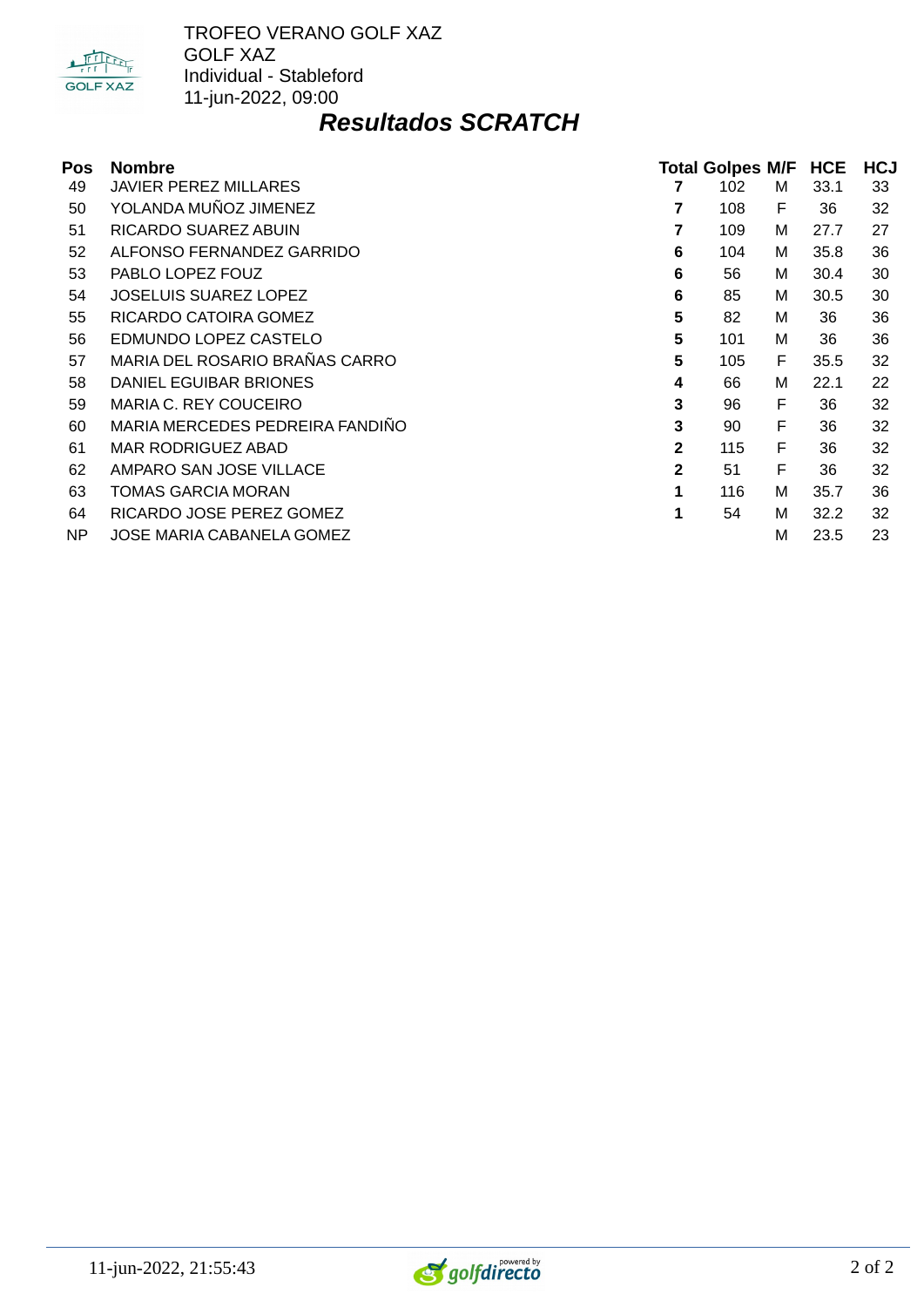

#### *Resultados 1ª CATEGORIA CABALLEROS*

| Pos | <b>Nombre</b>                            |    | <b>Total Golpes M/F</b> |   | <b>HCE</b> | <b>HCJ</b> |
|-----|------------------------------------------|----|-------------------------|---|------------|------------|
| 1   | ALEJANDRO DE LA TORRE ENCINAS            | 40 | 68                      | м | 15.9       | 15         |
| 2   | PABLO JACOME SALGADO                     | 39 | 69                      | м | 7.1        | 6          |
| 3   | ARMANDO LOPEZ ALVAREZ                    | 37 | 71                      | м | 18         | 17         |
| 4   | MARCOS PEREZ GRAIÑO                      | 36 | 72                      | м | 6.9        | 6          |
| 5   | <b>BRAULIO PEREZ GRAIÑO</b>              | 35 | 73                      | M | 3.2        | 2          |
| 6   | ERIC GEBEL DE GEBHARDT                   | 33 | 75                      | м | 10.5       | 9          |
| 7   | LUCIANO ARMELLINO                        | 33 | 76                      | M | 12.5       | 11         |
| 8   | ANTONIO NUÑEZ FEAL                       | 33 | 75                      | м | 14.4       | 13         |
| 9   | ANDRES BARRO PARGA                       | 33 | 75                      | м | 15.6       | 15         |
| 10  | JUAN MANUEL ALVAREZ LLANA                | 33 | 55                      | м | 17.8       | 17         |
| 11  | <b>ANTON PEREZ MEDIN</b>                 | 30 | 71                      | м | 2.2        | 1          |
| 12  | <b>JOSE TRILLO CASTELO</b>               | 30 | 78                      | M | 10.7       | 10         |
| 13  | <b>JOSE FRANCISCO PURRINOS FERNANDEZ</b> | 30 | 72                      | м | 15.1       | 14         |
| 14  | IGNACIO ALVAREZ MUÑIZ                    | 30 | 71                      | M | 16.4       | 16         |
| 15  | ALFONSO VAZQUEZ OLIVAN                   | 28 | 80                      | м | 11.8       | 11         |
| 16  | JOSE ANTONIO MELLA RIOS                  | 26 | 63                      | M | 11.9       | 11         |
| 17  | <b>MARIO GARCIA SANJUAN</b>              | 17 | 38                      | M | 14.2       | 13         |

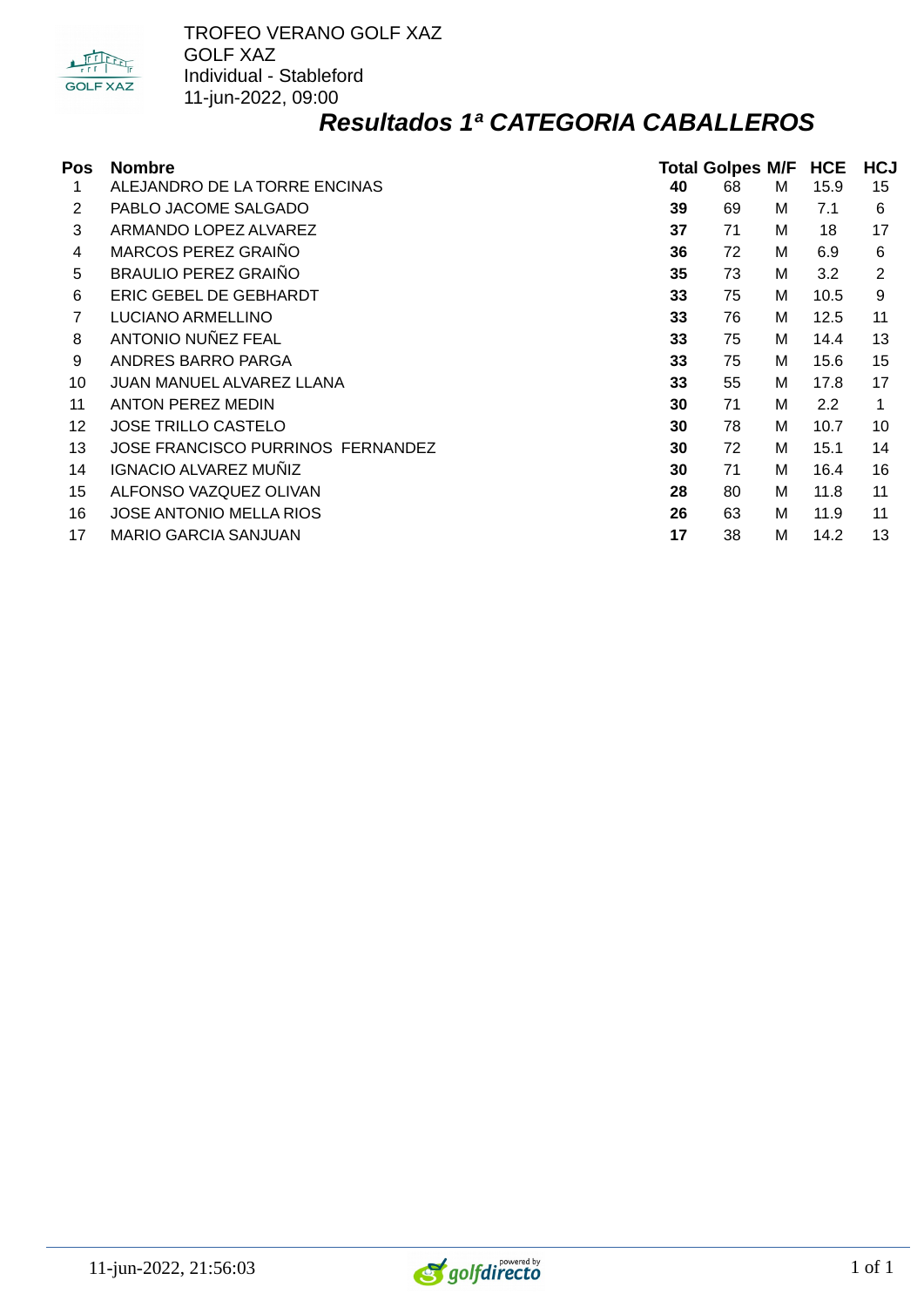

#### *Resultados 2ª CATEGORIA CABALLEROS*

| Pos            | <b>Nombre</b>                   |    | <b>Total Golpes M/F HCE</b> |   |      | <b>HCJ</b> |  |
|----------------|---------------------------------|----|-----------------------------|---|------|------------|--|
| $\mathbf{1}$   | BERNARDO FRANCISCO FERNANDEZ    | 48 | 60                          | M | 32.3 | 32         |  |
| $\overline{2}$ | <b>GONZALO PEÑA PEREZ</b>       | 39 | 69                          | М | 35.8 | 36         |  |
| 3              | RAMON FABREGAS CASAL            | 38 | 57                          | М | 18.4 | 18         |  |
| 4              | FRANCISCO SEIJO GAREA           | 37 | 58                          | м | 28.7 | 28         |  |
| 5              | ROSENDO SILVA SEGRELLES         | 36 | 72                          | м | 21.3 | 21         |  |
| 6              | ANGEL JOVE ALBORES              | 36 | 67                          | м | 30.4 | 30         |  |
| $\overline{7}$ | JOSE MANUEL NOVAS CONDE         | 36 | 72                          | М | 36   | 36         |  |
| 8              | FRANCISCO JAVIER GARCIA LOPEZ   | 35 | 73                          | М | 19.2 | 18         |  |
| 9              | ANTONIO TORRES GOZALO           | 35 | 73                          | М | 32.2 | 32         |  |
| 10             | JOSE MARIA CHOUSA IGLESIAS      | 34 | 60                          | М | 19.2 | 18         |  |
| 11             | EDMUNDO LOPEZ CASTELO           | 34 | 67                          | М | 36   | 36         |  |
| 12             | FRANCISCO GOMEZ PEREZ           | 33 | 75                          | м | 26.9 | 27         |  |
| 13             | EMILIO LOPEZ DE PAZ             | 32 | 76                          | м | 26.5 | 26         |  |
| 14             | <b>JAVIER PEREZ MILLARES</b>    | 32 | 71                          | м | 33.1 | 33         |  |
| 15             | ALFONSO FERNANDEZ GARRIDO       | 32 | 70                          | м | 35.8 | 36         |  |
| 16             | SANTIAGO IVAN MARIÑAS SANCHEZ   | 31 | 71                          | M | 22.3 | 22         |  |
| 17             | PABLO SOMOZA DIGON              | 31 | 52                          | М | 36   | 36         |  |
| 18             | JOSE LUIS MORILLO SALAS         | 31 | 53                          | м | 36   | 36         |  |
| 19             | ARTURO TENREIRO LUCENA          | 30 | 71                          | М | 19.3 | 19         |  |
| 20             | ANTONIO NUÑEZ IGLESIAS          | 30 | 78                          | М | 32.5 | 22         |  |
| 21             | <b>GLICERIO MORENO MARTINEZ</b> | 30 | 78                          | М | 25.8 | 25         |  |
| 22             | TEODORO NAYA RODRIGUEZ          | 29 | 79                          | м | 20.4 | 20         |  |
| 23             | FEDERICO ZAMORA COLETTA         | 28 | 74                          | м | 21.8 | 21         |  |
| 24             | <b>TOMAS GARCIA MORAN</b>       | 28 | 80                          | м | 35.7 | 36         |  |
| 25             | JOSEBA PAJUELO CASCOS           | 27 | 69                          | М | 20.2 | 20         |  |
| 26             | RICARDO SUAREZ ABUIN            | 27 | 82                          | М | 27.7 | 27         |  |
| 27             | JOSELUIS SUAREZ LOPEZ           | 27 | 60                          | М | 30.5 | 30         |  |
| 28             | <b>JORGE TRILLO RIOS</b>        | 24 | 71                          | М | 19.3 | 19         |  |
| 29             | RICARDO CATOIRA GOMEZ           | 22 | 56                          | М | 36   | 36         |  |
| 30             | PABLO LOPEZ FOUZ                | 17 | 41                          | М | 30.4 | 30         |  |
| 31             | RICARDO JOSE PEREZ GOMEZ        | 14 | 39                          | м | 32.2 | 32         |  |
| 32             | DANIEL EGUIBAR BRIONES          | 12 | 54                          | м | 22.1 | 22         |  |
| NP             | JOSE MARIA CABANELA GOMEZ       |    |                             | M | 23.5 | 23         |  |